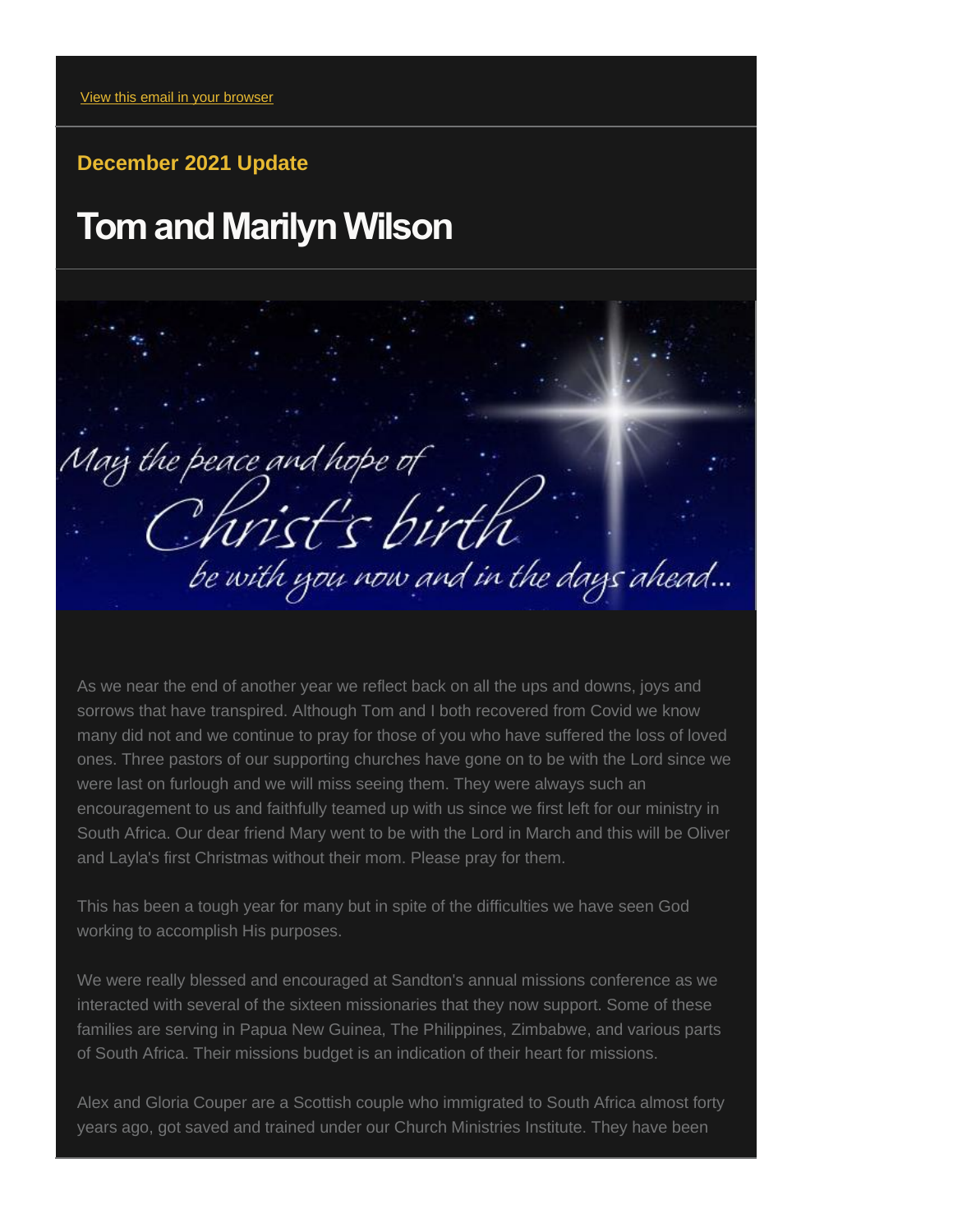pastoring the Newcastle Bible Church (our first church plant) for several years now. We were able to visit with them recently and they were so excited to tell us how God had used this time of Covid to expand their ministry. As services were closed down and they were forced to move to streamed services they found that many who hadn't previously attended the church were now tuning in at home. Not only that but they began to receive word from around the world (Pakistan, India, Afghanistan, England, Scotland and others) that many were being reached with the preaching of God's word. They now have a regular Thursday morning Bible sturdy that is being interpreted for a group of believers in Pakistan.

The Benoni Bible Church (our second church plant) under the leadership of Pastor Rocky Stevenson, is now overseeing a new church plant in Bredell just outside of Benoni. When a missionary couple couldn't return to the Philippines due to the ban on travel they were asked to help teach a group of interested people in the Bredell area. After several months they baptized seventeen people and this group is now the beginning of a church plant. Benoni is assuming oversight of this group as well as training Ruan to be the future pastor of this group. Rocky is teaching an expository preaching class each week and Ruan attends the regular leadership meetings and men's Bible study and prayer meetings at Benoni Bible Church. Ruan has a real heart for the Lord and we are confident that he will mature spiritually as Pastor Rocky mentors him.

We are so encouraged as we see churches who have been on the receiving end of the missions endeavor now being on the sending end. You all had a part in this over many years as you faithfully supported us with your prayers and finances. Thank you.

We are planning a very short furlough the end of January and February to visit our supporting churches in West Virginia and Ohio and look forward to seeing many of you then. We were able to visit our other churches just before the virus hit in the early part of 2020 and feel that seeing the rest of you is so long overdue.

We pray that you all have a wonderful Christmas as we celebrate the Lord's birth and we pray for God's richest blessing on you in the New Year.